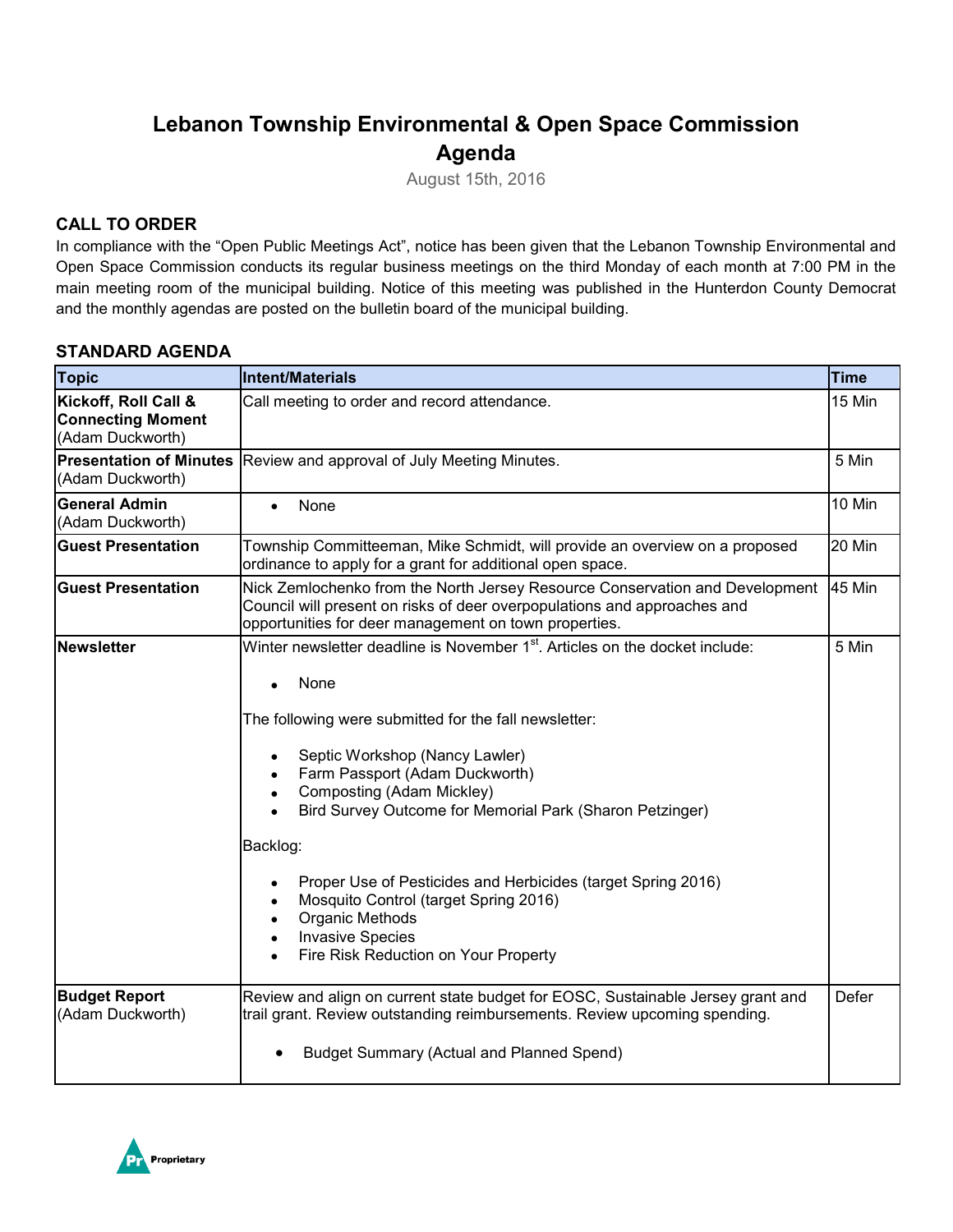| <b>Topic</b>                                                   | <b>Intent/Materials</b>                                                                                                                                                                                                                                  | <b>Time</b>  |
|----------------------------------------------------------------|----------------------------------------------------------------------------------------------------------------------------------------------------------------------------------------------------------------------------------------------------------|--------------|
| <b>Planning Board Report</b><br>(Vacant)                       | Share pertinent information from Planning Board.<br>Farm Passports distributed                                                                                                                                                                           | 5 Min        |
| <b>Highlands Report</b><br>(Adam Duckworth)                    | Share any developments related to the Highlands Act.                                                                                                                                                                                                     | 5 Min        |
| <b>MWA Report</b><br>(Erik Henriksen)                          | Share any pertinent information from the MWA.                                                                                                                                                                                                            | 5 Min        |
| <b>RHA Report</b><br>(Nancy Lawler)                            | Share any pertinent information from the RHA.                                                                                                                                                                                                            | 5 Min        |
| <b>Sustainable Jersey</b><br><b>Report</b><br>(Adam Duckworth) | Share any pertinent information from the Sustainable Jersey.<br>Intent on Energy Gold Standard<br>$\bullet$                                                                                                                                              | <b>Defer</b> |
| Correspondence<br>(Adam Duckworth)                             | Acknowledge and share any formal correspondence received by EOSC chair or<br>informal correspondence received by EOSC members.<br>None                                                                                                                   | 5 Min        |
| <b>Special Topics</b>                                          | Introduce for discussion any special topics outside of the standard agenda.                                                                                                                                                                              | 15 Min       |
| <b>Portfolio Review</b>                                        | Project Leads to provide status report and next steps for active and upcoming<br>projects.<br><b>Bunnvale Grant</b><br>Farm Passport Challenge<br>$\bullet$<br>Goracy Trail (Priority)<br><b>Memorial Park Bio-Blitz</b><br>Recycling Actions (Priority) | Offline      |

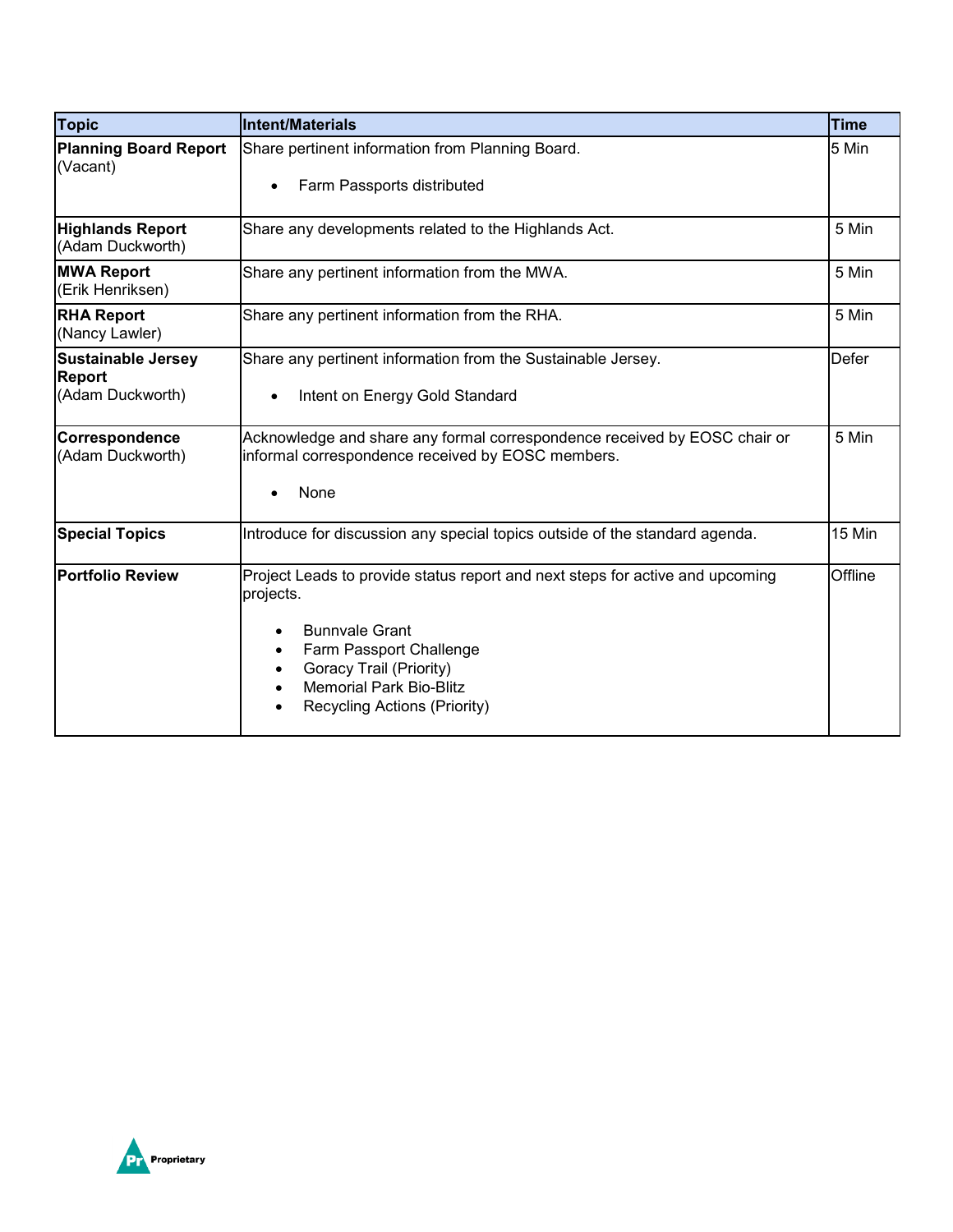# **Lebanon Township Environmental & Open Space Commission Minutes**

August 15th, 2016

# **ROLL CALL**

Meeting called to order with a quorum at: 7:05 PM.

| <b>EOSC Member</b>      | <b>Role</b>                      | <b>Attendance</b> |
|-------------------------|----------------------------------|-------------------|
| Adam Duckworth          | Chairman, Planning Board Liaison | Χ                 |
| <b>Sharon Petzinger</b> | Member                           | <b>No</b>         |
| Warren Newman           | Member                           | <b>No</b>         |
| Erik Jan Henriksen      | Member                           | <b>No</b>         |
| Nancy Lawler            | Member                           |                   |
| Deb Goodsite            | Member                           | <b>No</b>         |
| <b>Adam Mickley</b>     | Member                           | Χ                 |
| Sharon Hardy            | Alternate 1                      |                   |
| Kathy Koch              | Alternate 2                      |                   |

## **STANDARD AGENDA**

| Topic                                                                | <b>IIntent/Materials</b>                                                                                                                                                                                                                  | Time   |
|----------------------------------------------------------------------|-------------------------------------------------------------------------------------------------------------------------------------------------------------------------------------------------------------------------------------------|--------|
| Kickoff, Roll Call &<br><b>Connecting Moment</b><br>(Adam Duckworth) | Call meeting to order and record attendance.                                                                                                                                                                                              | 15 Min |
| (Adam Duckworth)                                                     | <b>Presentation of Minutes Review and approval of July Meeting Minutes.</b><br>Minutes: Motion made by Mrs. Lawler, seconded by Mr. Duckworth, unanimously<br>approved by Miss Hardy and Miss Koch, who were present at the July meeting. | 5 Min  |
| <b>IGeneral Admin</b><br>(Adam Duckworth)                            | None                                                                                                                                                                                                                                      | 10 Min |

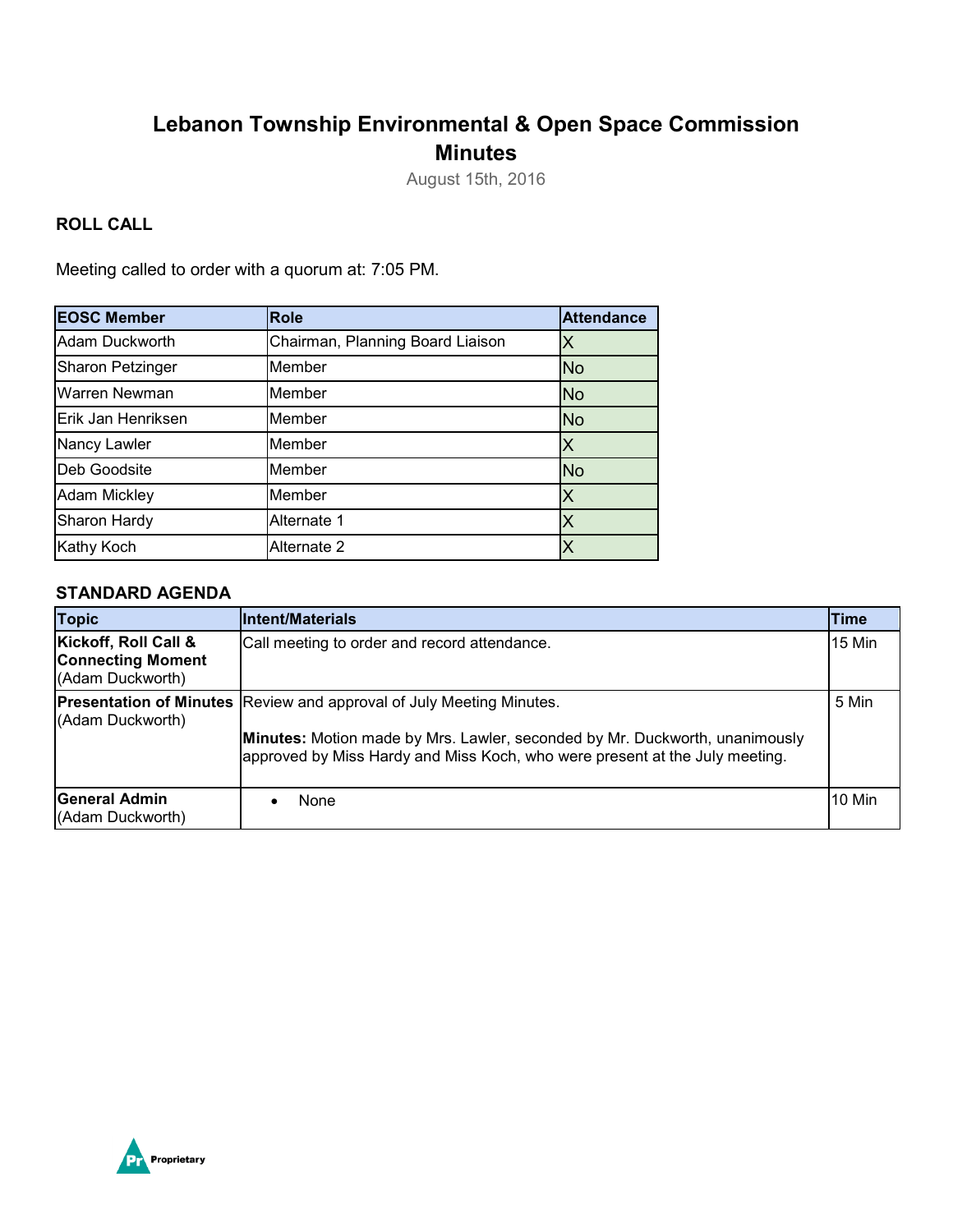| <b>Topic</b>              | Intent/Materials                                                                                                                                                                                                                                                                                                                                                                                                                                                                                                                                                                                                                                                                                                                                                                                                                                                                                                                                                                                                                                                                                                                                                                                                                                                                                                                                                                                                                                                                                                                                                                                                                                                                                    | <b>Time</b> |
|---------------------------|-----------------------------------------------------------------------------------------------------------------------------------------------------------------------------------------------------------------------------------------------------------------------------------------------------------------------------------------------------------------------------------------------------------------------------------------------------------------------------------------------------------------------------------------------------------------------------------------------------------------------------------------------------------------------------------------------------------------------------------------------------------------------------------------------------------------------------------------------------------------------------------------------------------------------------------------------------------------------------------------------------------------------------------------------------------------------------------------------------------------------------------------------------------------------------------------------------------------------------------------------------------------------------------------------------------------------------------------------------------------------------------------------------------------------------------------------------------------------------------------------------------------------------------------------------------------------------------------------------------------------------------------------------------------------------------------------------|-------------|
| <b>Guest Presentation</b> | Township Committeeman, Mike Schmidt, will provide an overview on a proposed<br>ordinance to apply for a grant for additional open space.<br>Minutes: Mr. Schmidt provided an overview of a draft resolution to purchase a<br>property at 97 Red Mill Road (Block 35 Lot 88). The draft resolution discussed is<br>attached to these minutes. September 16 <sup>th</sup> is the deadline for the application to NJ<br>Highlands Water Protection and Planning Council to provide matching funds for 50%<br>of the cost. The house is very old and cannot likely be salvaged; it actually has a<br>spring in the basement as a source of water. NJ Water Supply will cover the soft<br>costs. The question of green acres grants surfaced but it was stated that we don't<br>have any green acres grants leftover. The list price is \$135K and Mr. Schmidt has<br>obtained three quotes for appraisals. Raritan Headwaters accompanied Mr. Schmidt<br>to visit the property and has an application left. Mrs. Lawler encouraged Mr. Schmidt<br>to think about fishing access and corrected a statement regarding Green Acres in<br>that DEP took back ~\$400K when the total originally allotted to the Township of<br>\$700K was not used. Mrs. Lawler asked how far back from the road the house sits<br>and it was stated the house is very close to the road. Mr. Duckworth asked for a<br>motion to demonstrate support for Mr. Schmidt and purchase of the property. The<br>motion was made by Mrs. Lawler, seconded by Miss Koch and unanimously<br>approved by Mr. Duckworth, Mr. Mickley and Miss Hardy.<br>Mr. Schmidt also raised a land-locked parcel (Block 69, Lot 6), which is an old | 20 Min      |
|                           | railroad track bed along Musconetcong River Rd. for discussion. Mr. Mickley stated<br>that old railroad tracks are notorious for soil contamination and it's a considerable<br>risk to take on a property like that.                                                                                                                                                                                                                                                                                                                                                                                                                                                                                                                                                                                                                                                                                                                                                                                                                                                                                                                                                                                                                                                                                                                                                                                                                                                                                                                                                                                                                                                                                |             |
| <b>Guest Presentation</b> | Nick Zemlochenko from the North Jersey Resource Conservation and Development<br>Council will present on risks of deer overpopulations and approaches and<br>opportunities for deer management on town properties.<br><b>Minutes:</b> Mr. Zemlochenko is the Conservation Coordinator and stated that<br>Hunterdon County has one of the highest densities of deer in the northeast and it's<br>important to consider deer management approaches to limit damage to properties,<br>vehicle accidents and lyme disease. He suggested consideration be given to<br>allowing hunting on municipal properties and that Raritan Township is looking at<br>similar programs to what is managed by Hunterdon County Parks. The Department<br>of Fish & Wildlife writes the best rules on this.                                                                                                                                                                                                                                                                                                                                                                                                                                                                                                                                                                                                                                                                                                                                                                                                                                                                                                              | 45 Min      |

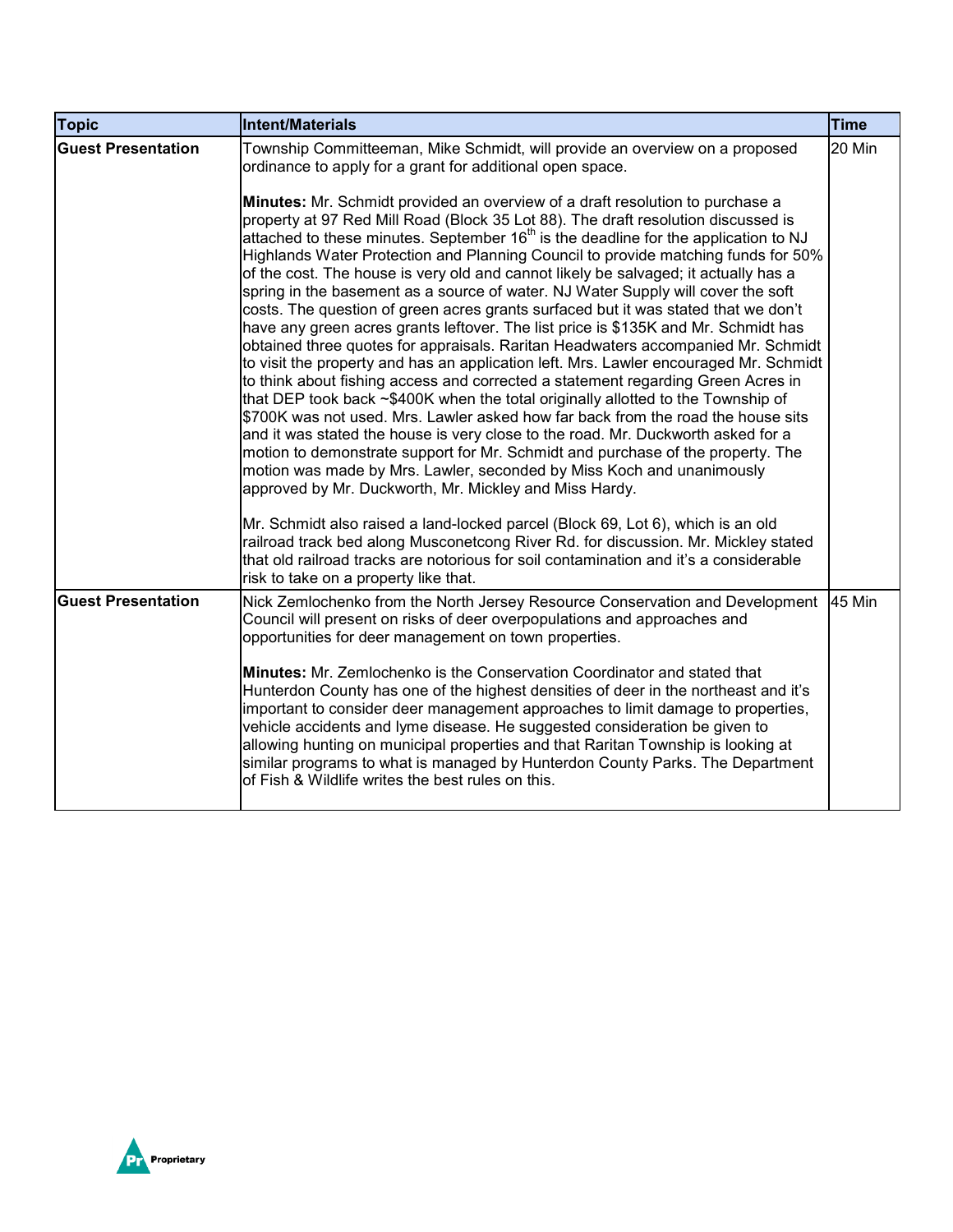| <b>Topic</b>                                | <b>Intent/Materials</b>                                                                                                                                                                                                                                                                                                                                                        | <b>Time</b> |
|---------------------------------------------|--------------------------------------------------------------------------------------------------------------------------------------------------------------------------------------------------------------------------------------------------------------------------------------------------------------------------------------------------------------------------------|-------------|
| <b>Newsletter</b>                           | Winter newsletter deadline is November 1 <sup>st</sup> . Articles on the docket include:                                                                                                                                                                                                                                                                                       | 5 Min       |
|                                             | None                                                                                                                                                                                                                                                                                                                                                                           |             |
|                                             | The following were submitted for the fall newsletter:                                                                                                                                                                                                                                                                                                                          |             |
|                                             | Septic Workshop (Nancy Lawler)<br>Farm Passport (Adam Duckworth)<br>Composting (Adam Mickley)<br>Bird Survey Outcome for Memorial Park (Sharon Petzinger)                                                                                                                                                                                                                      |             |
|                                             | Backlog:                                                                                                                                                                                                                                                                                                                                                                       |             |
|                                             | Proper Use of Pesticides and Herbicides (target Spring 2016)<br>Mosquito Control (target Spring 2016)<br>Organic Methods<br><b>Invasive Species</b><br>Fire Risk Reduction on Your Property                                                                                                                                                                                    |             |
|                                             | <b>Minutes:</b> Mr. Duckworth reviewed the articles that were submitted for the fall<br>newsletter and suggested that perhaps deer management is a topic the team<br>considers for the winter newsletter.                                                                                                                                                                      |             |
| <b>Budget Report</b><br>(Adam Duckworth)    | Review and align on current state budget for EOSC, Sustainable Jersey grant and<br>trail grant. Review outstanding reimbursements. Review upcoming spending.                                                                                                                                                                                                                   | Defer       |
|                                             | <b>Budget Summary (Actual and Planned Spend)</b>                                                                                                                                                                                                                                                                                                                               |             |
|                                             | Minutes: Agenda item deferred.                                                                                                                                                                                                                                                                                                                                                 |             |
| <b>Planning Board Report</b><br>(Vacant)    | Share pertinent information from Planning Board.                                                                                                                                                                                                                                                                                                                               | 5 Min       |
|                                             | Farm Passports distributed                                                                                                                                                                                                                                                                                                                                                     |             |
|                                             | <b>Minutes:</b> Mr. Duckworth stated that he distributed Farm Passports to all Planning<br>Board members at the previous meeting he attended.                                                                                                                                                                                                                                  |             |
| <b>Highlands Report</b><br>(Adam Duckworth) | Share any developments related to the Highlands Act.<br>Minutes: Mr. Duckworth indicated there were no updates to share.                                                                                                                                                                                                                                                       | 5 Min       |
| <b>MWA Report</b><br>(Erik Henriksen)       | Share any pertinent information from the MWA.                                                                                                                                                                                                                                                                                                                                  | 5 Min       |
|                                             | Minutes: Mr. Henriksen was not present so he had no updates. However, Mrs.<br>Lawler stated there had been an incident reported to the Musconetcong Watershed<br>Association (MWA) regarding swimming in the river at Penwell road. She stated that<br>swimming was technicaly not allowed at certain sections within the river but it is not<br>something typically enforced. |             |
| <b>RHA Report</b><br>(Nancy Lawler)         | Share any pertinent information from the RHA.<br>Minutes: Mrs. Lawler stated there were no updates.                                                                                                                                                                                                                                                                            | 5 Min       |

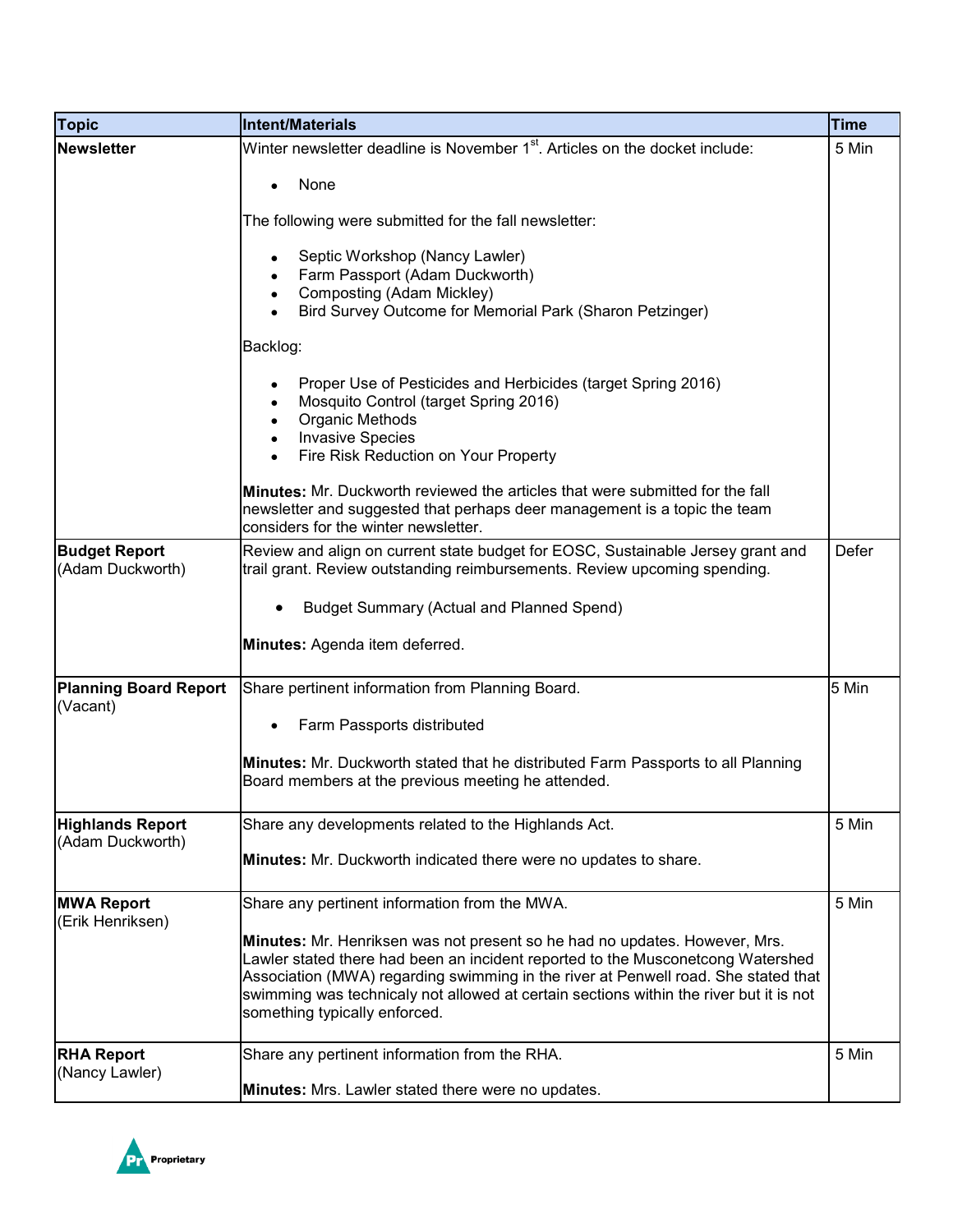| <b>Topic</b>                               | <b>Intent/Materials</b>                                                                                                                                                                                                                                                                                                                                                                                                                                                                                                                                                                                                                                                                                                                                                                                                   | <b>Time</b>  |
|--------------------------------------------|---------------------------------------------------------------------------------------------------------------------------------------------------------------------------------------------------------------------------------------------------------------------------------------------------------------------------------------------------------------------------------------------------------------------------------------------------------------------------------------------------------------------------------------------------------------------------------------------------------------------------------------------------------------------------------------------------------------------------------------------------------------------------------------------------------------------------|--------------|
| <b>Sustainable Jersey</b><br><b>Report</b> | Share any pertinent information from the Sustainable Jersey.                                                                                                                                                                                                                                                                                                                                                                                                                                                                                                                                                                                                                                                                                                                                                              | <b>Defer</b> |
| (Adam Duckworth)                           | Intent on Energy Gold Standard<br>$\bullet$                                                                                                                                                                                                                                                                                                                                                                                                                                                                                                                                                                                                                                                                                                                                                                               |              |
|                                            | Minutes: Agenda item deferred.                                                                                                                                                                                                                                                                                                                                                                                                                                                                                                                                                                                                                                                                                                                                                                                            |              |
| Correspondence<br>(Adam Duckworth)         | Acknowledge and share any formal correspondence received by EOSC chair or<br>informal correspondence received by EOSC members.                                                                                                                                                                                                                                                                                                                                                                                                                                                                                                                                                                                                                                                                                            | 5 Min        |
|                                            | None<br>$\bullet$                                                                                                                                                                                                                                                                                                                                                                                                                                                                                                                                                                                                                                                                                                                                                                                                         |              |
|                                            | Minutes: Mr. Duckworth reviewed a correspondence that had been received in the<br>mailbox and passed it around for the team to review: NJDEP Letter of Interpretation<br>(LOI) for wetlands boundary for property at Block 56, Lot 14.04.                                                                                                                                                                                                                                                                                                                                                                                                                                                                                                                                                                                 |              |
| <b>Special Topics</b>                      | Introduce for discussion any special topics outside of the standard agenda.                                                                                                                                                                                                                                                                                                                                                                                                                                                                                                                                                                                                                                                                                                                                               | 15 Min       |
| <b>Portfolio Review</b>                    | Project Leads to provide status report and next steps for active and upcoming<br>projects.<br><b>Bunnvale Grant</b><br>٠<br>Farm Passport Challenge<br>$\bullet$<br>Goracy Trail (Priority)<br>$\bullet$<br><b>Memorial Park Bio-Blitz</b><br>$\bullet$<br><b>Recycling Actions (Priority)</b><br>$\bullet$<br>Minutes: Miss Hardy indicated she is continuing to check the website for grant<br>announcements regarding the Bunnvale ponding issue and the target notification<br>date is September.<br>Mrs. Lawler reminded the team that the septic workshop is set from 3-5PM on<br>October 2 <sup>nd</sup> .<br>Mr. Duckworth stated the ANJEC Environmental Congress is coming up in<br>September and indicated he could not attend but encouraged others from the team<br>to attend to represent Lebanon Township. | Offline      |
|                                            | Mr. Duckworth requested a motion to adjourn the meeting at 8:40. The motion was<br>made by Mrs. Lawler, seconded by Miss Koch and unanimously approved.                                                                                                                                                                                                                                                                                                                                                                                                                                                                                                                                                                                                                                                                   |              |